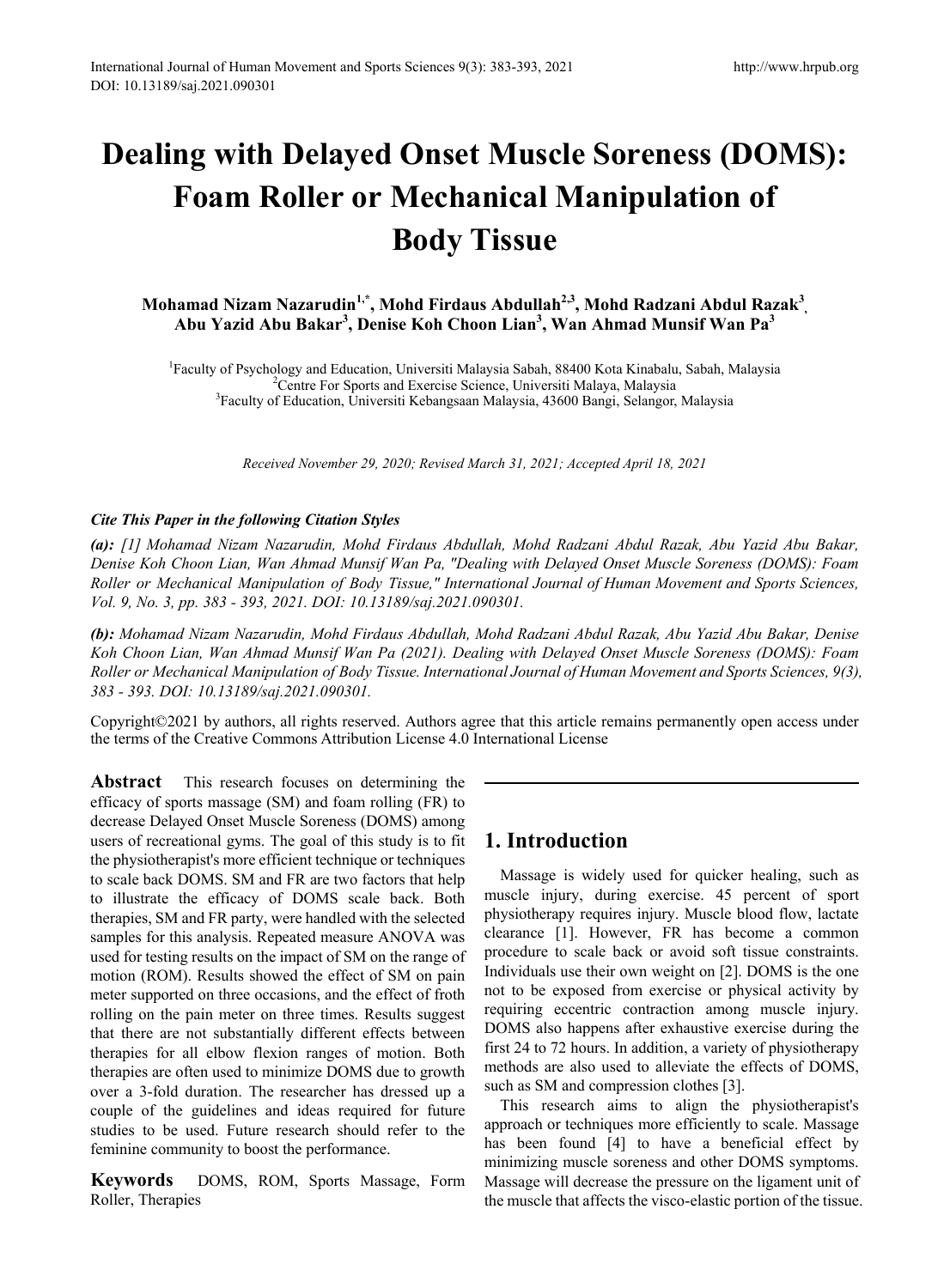This leads to increased muscle competence and enhanced muscle endurance. In comparison, FR is typically a strategy as a rehabilitation aid during a workout. FR improves muscular imbalance, decreases muscle soreness effects, joint stress, improves neuromuscular performance, and improves range of motion (ROM) [2]. FR has been used in a few recovery methods and training program planning. The challenge is to decide whether SM and FR favour quicker recovery or the right DOMS reduction technique.

Physiotherapists should use a few methods such as SM, stretching and compression clothing to decrease the side effect of DOMS [5]. The science of SM has become an area of focus among the instructors, teachers, and sports physiologists of many athletes [6]. This technique is used during intense exercise for muscle-soft tissue pain and fatigue. Previous evidence has found that massage has shown beneficial benefits by minimizing body tension and other DOMS side effects [7]. Other research [8] has also shown that FR is widely used during a period of physical exercise as a rehabilitation aid. FR corrects muscle imbalances, relieves muscle discomfort and relieves joint tension. It also enhances neuromuscular performance and improves the motion range [9]. FR demonstrated a promising approach for minimizing DOMS.

However, by requiring eccentric contraction or workout with temporary muscle injury or DOMS is one of the muscle damages from physical activity. DOMS usually takes place between the first 24 hours of physical exercise and hits a peak of 24 to 72 hours [10].

#### **2. Research Background**

Muscle versatility, according to Massidda et al., [11], is the capacity of a muscle to lengthen or cause one joint to pass over a range of motion. Improving muscle versatility can, however, allow muscle tissue to accommodate more easily to absorb tension, enable efficient and effective movement. Due to greater muscle endurance, improving the effectiveness of action provides a beneficial impact by decreasing the chances of injury. Researchers have seen the effect of the stretching technique to restore or preserve muscle stability and prevent a reduction in the range of motion (ROM) that can hinder an individual's physical activities. Various stretching methods such as ballistic stretch, static stretch, and dynamic stretch have been used to improve muscle endurance [12]. According to them, used range of motion as a measure for the impact of stretching on endurance in 2020.

The consequence of previous studies [13-15] showed that there was no significant effect on the elbow flexion range of motion of SM and FR that prove ROM has not recovered for short term and does not have any substantial effect on it. They found that where both treatments show no beneficial effects on muscle function. Therefore, increasing blood flow to provide oxygen and other substances needed for the damaged tissue to regenerate is clearly not adequately effective by massage and FR. However only Romero-Moraleda et al., [16] found that both treatments are effective in reducing pain perception after DOMS whereas only FR application showed differences in the rectus femoris and strength.

Visual Analog Scale (VAS) is a measuring tool that seeks to quantify a trait or attitude that is assumed to extend across a meaning spectrum [17]. It is also used for assessing the severity or frequency of different symptoms in epidemiological and clinical studies [18]. The level of pain that a patient experience varies from zero to an intense amount of pain across a continuum. No pain or 4 to 5 mild pain, 5 to 7 serious pain, 7 to 10 extreme pain could be deemed to be 10-VAS scores of 0 to 4. The results have indicated that a 33 percent reduction in pain is a fair benchmark for evaluating from the viewpoint of the patient. The percentage shift in a patient's VAS score was less biased by pre-treatment pain.

DOMS was proven significant [19] for the massage and FR situation for peak elbow flexing soreness where the severity of soreness for both therapies decreased by 20 % to 40 percent. Furthermore, a review by Tiidus et al., [20] quoted by Drapper et al., [21], found that both therapies improve blood and lymph supply, increasing the reduction of pain substrates that tends to collect in the damaged region where edema is decreased. In addition, study results ([2] found that all therapies showed that the pressure-pain tolerance was lowered by DOMS. 24 and 48 hours after exercise, a significant drop in the pressure pain tolerance occurred. Reduced edema, increased blood lactate elimination, and better tissue healing are the most common pathways attributed to the rise in muscle blood supply [22].

The reduction of perceived muscle soreness by SM has been found by previous researchers [5, 23]. They endorsed this finding that SM significantly resulted in DOMS improvement. Furthermore, White et al., (2020), suggested that changes in blood and lymph flow improve the elimination of pain substrates that tend to collect in the wounded region where the edema has been decreased. The FR treatment, however, has been effective in reducing the magnitude of DOMS. Reduced edema, increased blood lactate elimination, and better tissue healing are the most common pathways attributed to the rise in muscle blood supply ([4].

The beneficial effect of SM was shown to improve skin and muscle temperature, blood and lymphatic drainage, and parasympathetic response by providing feedback. Massage, however, also has the benefits of lowering muscle stress and fatigue, decreasing muscle pain, and increasing the range of motion of the joint [24]. Therefore, massage also offers encouragement through muscle pain relief [25]. The efficacy of a 20-minute massage to suppress 24-hour DOMS is illustrated by Holub and Smith [26]. In such states, massage may be helpful for individuals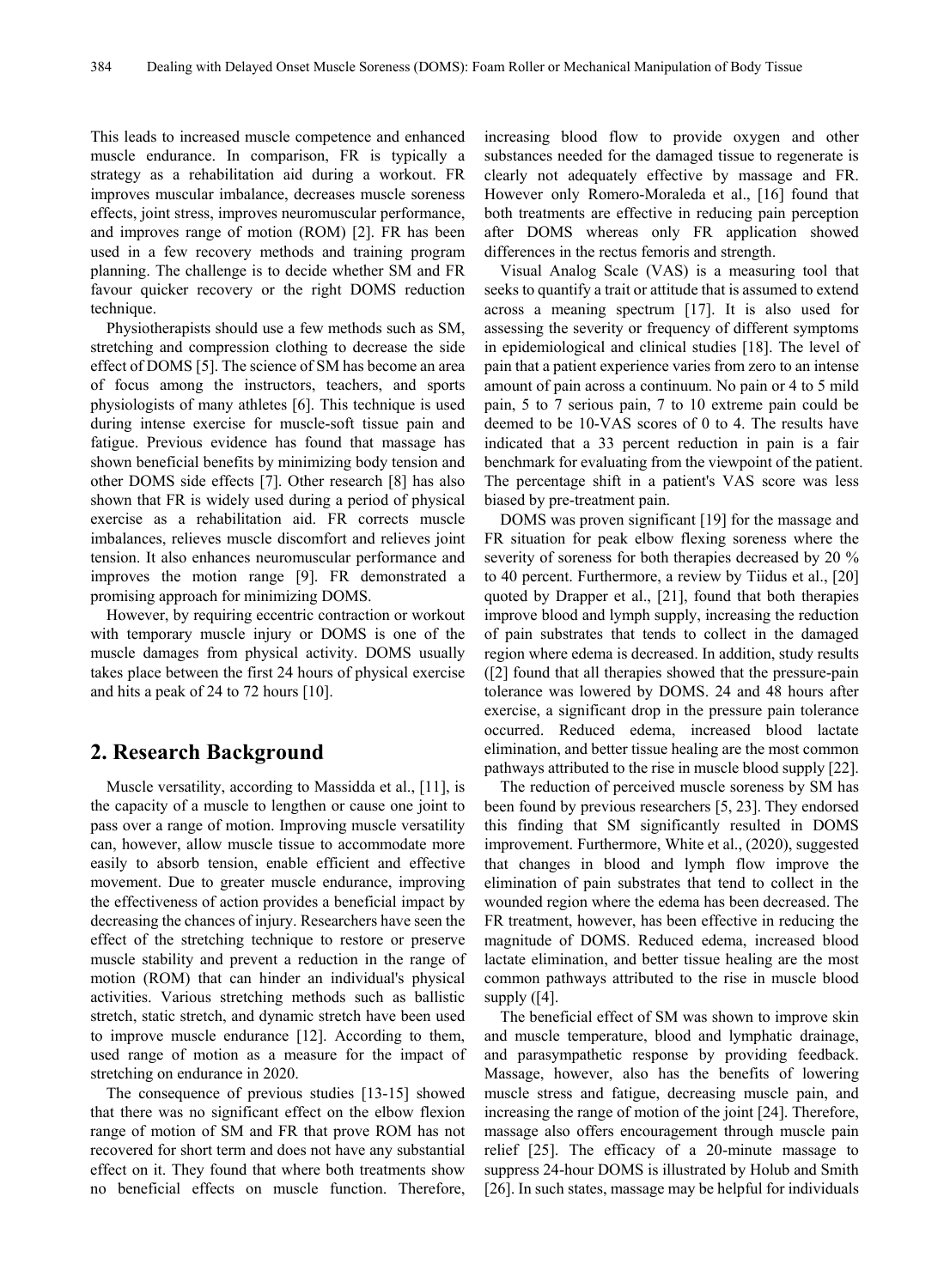[44] as it can decrease muscle pain following a strenuous exercise or operation. Although efficiency may not be at the standard previous to the DOMS condition, massage may have a realistic application of helping a person to handle movement better.

Myofascial release methods, such as FR and instrument-assisted soft tissue mobilization (IASTM), were used to reduce the soft tissue limitations and eventually improve ROM. FR is another approach used during vigorous exercise to alleviate DOMS. Supporters suggest FR corrects muscle imbalances, relieves muscle sores, relieving joint tension, enhances neuromas [2]. While FR has been strongly promoted and is typically a procedure [9], after an intensive exercise regimen, the effects of FR on pressure pain tolerance and dynamic performance measurements were tested, concluding that FR demonstrated a promising method of minimizing DOMS.

After post-exercise massage, researchers [19] have shown reductions in pain associated with DOMS. While there is no proof that SM specifically improves performance, it can improve flexibility and DOMS somewhat [13]. The outcomes help guide the coach and athlete about the effects of massage and inform decisions about implementing it into preparation and competition. FR by handling or avoiding soft tissue constraints is another method of technique that therapists use to help healing. Individuals only use their own body weight on a foam roller during the rolling of foam. FR can be considered as a form of self-induced massage [2]. Massage has been selected for therapy as a physiotherapeutic technique. It is commonly used to relieve DOMS psychiatric effects [19]. There are contradictory data for the use of FR after DOMS to minimize pain sensitivity. Evidence appears to support FR as a warm-up exercise rather than as a method for rehabilitation [2]. Other experiments have found that the addition of self-massage substantially increased stretch resistance and versatility [27].

Massage had no defensive effects on muscle strength and ROM, though. Systematic examination and meta-analysis found that massage intervention could be successful after strenuous exercise to relieve DOMS, as well as improve muscle performance. The results show that massage, used properly, is effective in minimizing DOMS and swelling associated with eccentric exercise. After DOMS, FR can significantly improve healing and reduce muscle tenderness. Massage may promote blood supply to regions of poor blood flow, such as the interface between muscle and tendon.

It has been shown in the previous study [28], where SM reduced the range of motion following muscle damage and for the next 4 days, ROM did not recover. In comparison, Laffaye, Torrinha Da Silva and Delafontaine [29] found that for the massaged leg, SM lowered DOMS by 50 percent compared to 20 percent for the control leg

and expanded the hip range of motion for the massaged leg by approximately 4.2 percent compared to the unmassaged leg. This experiment shows the low influence of self-myofascial release on restoring the initial value of results, but after high-intensity interval training, it may be useful for reducing DOMS. However, FR also showed decreased motion range supported by previous researchers [2,30] where FR losses the recovery of muscle function and swelling of the muscle. Furthermore, the increase in blood flow by rolling foam to deliver oxygen for the regeneration of damaged tissue is apparently not sufficiently effective for both treatments.

The purpose of the research is a summary of the concrete action that the researcher may take to accomplish the objective of the report. The research target for current research is as follows:

- a) To identify the effect of Sports Massage (SM) and Foam Rolling (FR) on Range of Motion (ROM).
- b) To identify the effect of Sports Massage (SM) and Foam Rolling (FR) on Pain Scale (PS)

#### **3. Materials and Methods**

Research aims to establish if SM or FR rolling is successful in reducing DOMS for participants. Almost acceptable style, but due to lack of random samples, with some control loss. In this analysis, the purposeful sampling methodology is used because the participants need to follow certain requirements. The chosen sample such as the participant is from a UTeM gym customer with 10 sample numbers and the participant must be male only with age ranging from 18 years old to 25 years old is randomly allocated to two categories in this analysis. The two categories are SM and FR. A number of UTeM gym users are included in the member draw. In a group which is SM and FR group, there have been arbitrarily assigned. All of the participants are considered to be in good physical health. In order to prevent any variations in the results, the researcher should obey the delimitation and constraint requirements as well as the guide in Table 1.

**Table 1.** The Delimitation and Constraint Requirements

| Inclusiveness                                             | The Omission                                                                |
|-----------------------------------------------------------|-----------------------------------------------------------------------------|
| The members are gym<br>users from UTeM.                   | The subject has an illness that would be<br>affected during the experiment. |
| Participants may only be<br>male,                         |                                                                             |
| Participants vary in age<br>from 18 years to 25<br>vears. |                                                                             |
| Participants must be<br>healthy people.                   |                                                                             |

In order to produce an accurate outcome in this analysis, the specific instrumentation is used to obtain adequate measurements and to smooth the operation. Protocol of the study can be referred to Figure 1.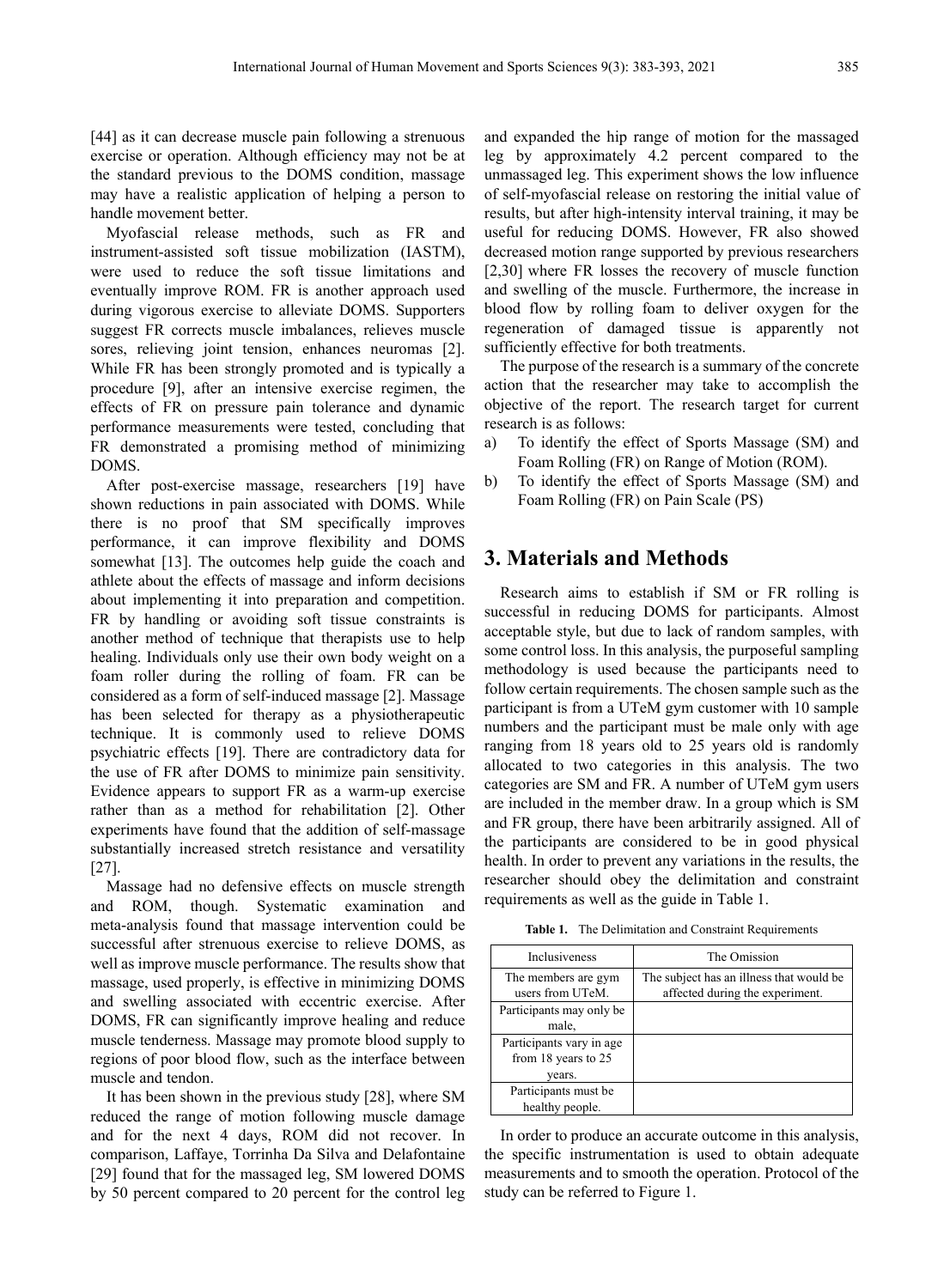

**Figure 1.** Protocol of Study

This massage procedure is used for intensely applied clearing techniques such as palmar and finger stroking to the skin, according to Zainuddin et al., [31], cited by Bompa and Buzzichelli [32]. When the participant laid on the massage table, massage was administered to the subject. The 10-minute massage consisted of 30 seconds of flushing of the hand, 1 minute of wrist to elbow and 1 minute of elbow to shoulder, 30 seconds of petrifying or kneading of the wrist to the elbow and 30 seconds of elbow to shoulder, 1 minute of friction to the forearm. Just 1 minute for biceps, triceps and deltoids, only 1 minute for petrissage of the wrist to the elbow and 1 minute for petrissage of the elbow to the shoulder and 30 seconds for petrissage of the hand, 1 minute for wrist to elbow, and 1 minute for elbow to shoulder.

According to Armstrong et al., [33], quoted by Reissner et al., [34], the flexed elbow of the goniometer for ROM was tested by each person. The cumulative active ROM for the elbow joint was measured using a plastic goniometer. The individual was placed on a therapy plinth in prone and supine, and the hand was shifted in flexion. To establish markers on the skin and define consistent dimensions to determine the elbow joint angle, we used a semi-permanent ink pen. These measurements consisted of the humerus' lateral epicondyle, the acromion process, and the midpoint of the ulna and radius styloid process. For each angle, there are 2 mean value measurements for the study of the calculation. In addition, with  $r=0.90$ , the measurement reliability of the goniometer for range of motion is stated to be very high.

The visual analogue scale (VAS) is one of the most widely used pain severity scales in pain studies, according to Myles et al., (2017). Subjects were questioned when the elbow joint was forcefully flexed to mark their supposed soreness. However, the researcher indicated that no pain or 4 to 5 mild pain, 5 to 7 serious pain and 7 to 10, extreme pain could be deemed to be 10-VAS scores of 0 to 4.

Based by using a percentage of the one-repetition limit (1-RM), intensity for strength training workouts is often recommended. One-RM strength is the largest amount of weight for a particular workout that a person can lift only once [35]. Several experiments have used either a generalized prediction equation [36] or prediction equations for individual exercises to produce regression equations to forecast 1-RM power [37]. It should be remembered that most of the simplified calculations are based on the exercise of the bench press [38], as it is one of the exercises done more often (Table 2).

**Table 2.** Upper Body Training Programmed

| Exercise<br>Barbell Curl<br>Hammer Curl<br>Preacher Curl<br>Biceps Curl | Muscle<br>Involve<br><b>Biceps</b><br><b>Biceps</b><br><b>Biceps</b><br><b>Biceps</b> | $8 - 12$<br>Repetition<br>1-minute rest<br>between sets | 3 sets<br>3 minutes'<br>rest between<br>sets |
|-------------------------------------------------------------------------|---------------------------------------------------------------------------------------|---------------------------------------------------------|----------------------------------------------|
| Lat pull Down                                                           | Back                                                                                  |                                                         |                                              |

The connection found for the Brzycki equation, cited by Banyard, Nosaka, and Haff [39], 1RM formula, 1RM = Weight /  $[1.0278-(0.0278 \times \text{number of reps})]$ , was strong (r  $= 0.92$ ).



**Figure 2.** Data Collection Flow Chat

| Table 3. | Data Analysis |  |
|----------|---------------|--|
|          |               |  |

| Objectives                                                               | Data analysis          |
|--------------------------------------------------------------------------|------------------------|
| To identify, on three occasions, the<br>effect of SM on ROM.             | Repeated Measure Anova |
| To determine the impact of SM on<br>the PS on three occasions.           | Repeated Measure Anova |
| To evaluate on three occasions the<br>impact of FR on ROM.               | Repeated Measure Anova |
| To determine on three occasions, the<br>effect of FR on PS.              | Repeated Measure Anova |
| To identify the various benefits of<br>ROM-rolling and SM foams.         | One-Way Manova         |
| To assess if SM and FR have a<br>different effect on the pain threshold. | One-Way Manova         |

Statistical Package for Social Sciences (SPSS) was used to analyse data. Repeated Measure Anova and One-Way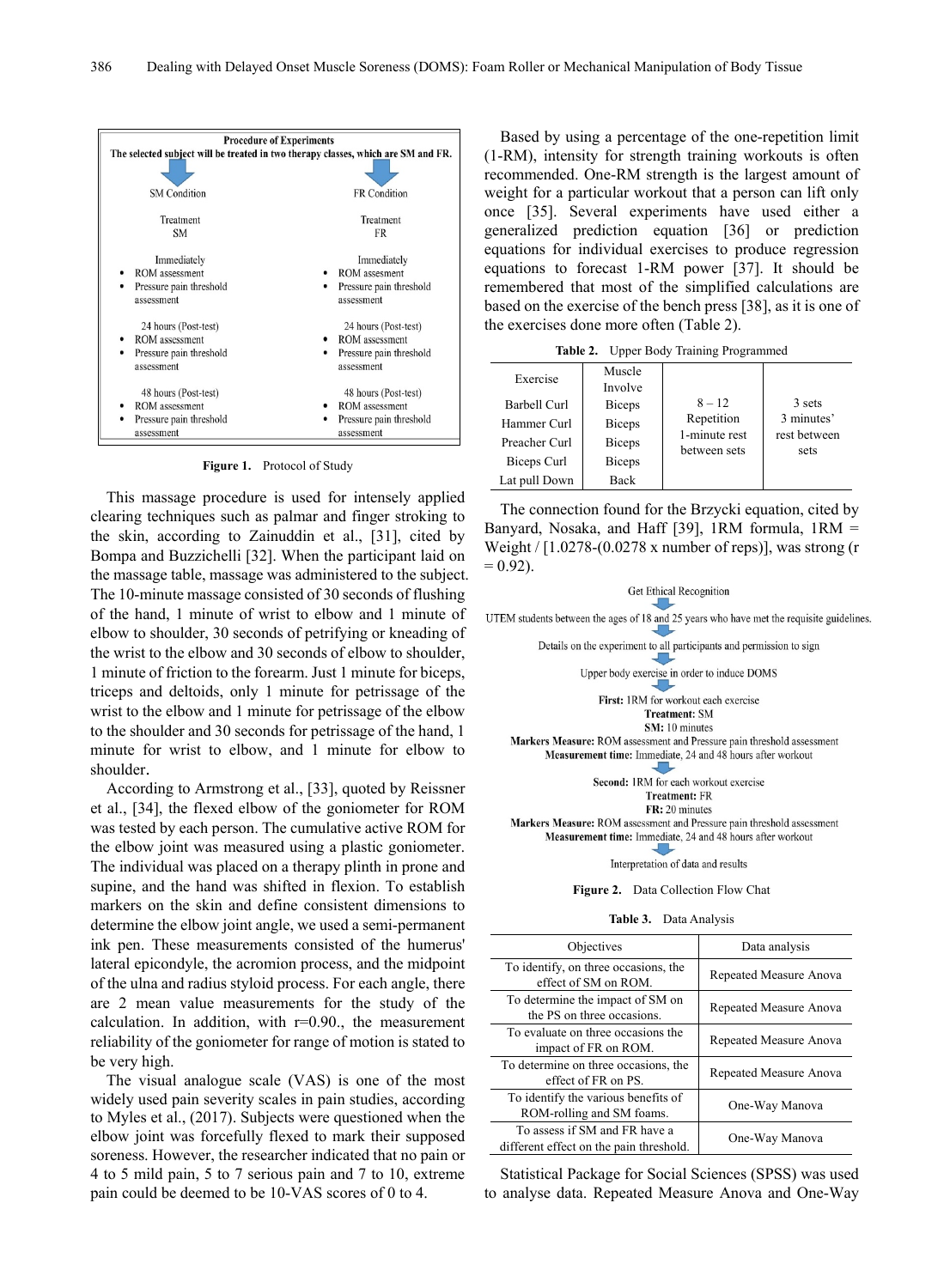Manova are used to evaluate the impact of SM and FR to reduce DOMS between recreation gym users and the separate effect of SM and FR to reduce DOMS among recreation gym users (Table 3).

Ten participants between 18 and 25 years of age were split into two categories. Both patients must sign a written consent to continue with the procedure as we can see from Figure 2. In the first week of each workout, 5 members from the SM community must take their 1RM to locate their first load of each exercise. In the first week, 5 members from the SM community completed a DOMS triggered upper body exercise. Immediately after the exercise, the subject was treated as a SM for 10 minutes [5]. During surgery, two measures were taken and reported which are elbow ROM and PS using a goniometer, visual analogue scale (VAS). Over all, the next two markers were assessed at the next 24hours and 48hours without any care.

The same technique was used for the second week, but additional treatment was applied, including rest, which is foam roller therapy for 20 minutes [40]. In each fitness session, 5 participants from the FR party must take their 1RM of each exercise to locate their first load. In the second week, upper body exercise was done to cause DOMS by 5 participants from the FR group. Two measurements have been taken and reported using goniometer, visual analogue scale (VAS) after therapy, which are elbow ROM and PS. Over all, the next test for two markers was assessed without any care at 24hours and 48 hours, respectively.

### **4. Result**

From the following table, the evidence shows that the Shapiro-Wilk value for the SM range of motion (ROM) for the three cycles immediately (ROM0hr), 24 hours post-test (ROM24h) and 48 hours post-test (ROM48h) has a substantial bending value of 0.101, 0.354, 0.896. For stretching, FR has a considerable value of 0.100, 0.453, and 0.460. Table 3 is referred. The mean value is 132.700 for the SM, ROM0hr, skewness is 1.740 and eventually 3.275 for the kurtosis. For ROM24hr, the mean value is 132.400, and the skewness is 1390. And then, it's 2.006 for kurtosis. The mean value for ROM48h is 132.600, skewness is 0.427, and finally for kurtosis is 0.238.

If the mean value of ROM0hr is 133,700 for the FR, then -1,694 for the skewness and 3,515 for the kurtosis. The mean value is 133.500 for ROM24h, then -1.145 for the skewness and ultimately 2.000 for the kurtosis. The mean value is 134.100 for ROM48h, then 0.593 for skewness and -1.932 for kurtosis. It can then be inferred that all the variables were distributed normally. From the table 4, the data showed that the value of Shapiro-Wilk for the PS of SM for the three periods which are immediately (PS0hr), 24 hours post-test (PS24hr) and 48 hours post-test (PS48hr) has significant value of 0.006, 0.006, 0.006 for flexion. FR has significant value of 0.134, 0.006, 0.006 for flexion.

| Variable  | Shapiro Wilk |    |       |         |                 |          |
|-----------|--------------|----|-------|---------|-----------------|----------|
|           | Statistic    | Df | Sig.  | Mean    | <b>Skewness</b> | Kurtosis |
| <b>SM</b> |              |    |       |         |                 |          |
| ROM0hr    | 0.812        | 5  | 0.101 | 132.700 | 1.740           | 3.275    |
| ROM24hr   | 0.889        | 5  | 0.354 | 132.400 | 1.390           | 2.006    |
| ROM48hr   | 0.973        | 5  | 0.896 | 132.600 | 0.427           | 0.238    |
| <b>FR</b> |              |    |       |         |                 |          |
| ROM0hr    | 0.812        | 5  | 0.100 | 133.700 | $-1.694$        | 3.515    |
| ROM24hr   | 0.908        | 5  | 0.453 | 133.500 | $-1.145$        | 2.000    |
| ROM48h    | 0.909        | 5  | 0.460 | 134.100 | 0.593           | $-1.932$ |

**Table 4.** Shapiro-wilk for Range of Motion (ROM) elbow flexion of SM and FR group.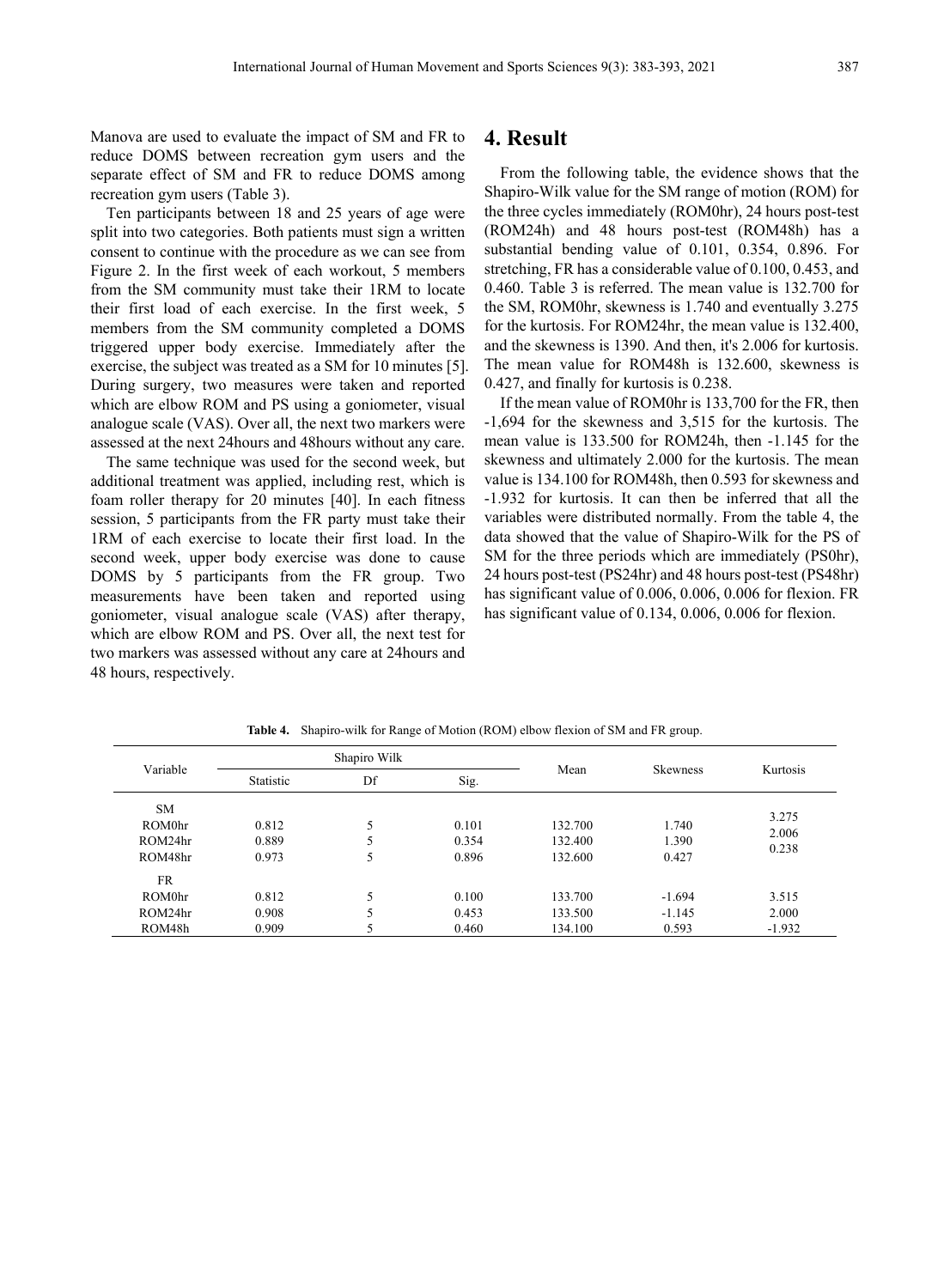The mean value is 6.60 for the SM, PC0hr, the skewness is -0.609 and eventually -3.333 for the kurtosis. The mean value for PC24h is 4.40, the skewness is 0.609, and eventually for kurtosis is -3.333. The mean value for PC48hr is 3.60, the skewness is -0.609, and essentially for kurtosis is -3.333. Whereas the mean value is 6.80 for the FR, PC0hr, then 0.512 for the skewness and -0.612 for the kurtosis. For PC24hr, the mean value is 6.40, so 0.609 for the skewness, and -3.333 for the kurtosis. The mean value is 4.60 for PC48hr, then -0.609 for the skewness and finally -3.333 for the kurtosis. It can then be inferred that all the variables were distributed normally (Table 5).

**Table 5.** Shapiro-wilk for PS elbow flexion of SM and FR

| Variable          |           | Shapiro Wilk             |       | Mean | <b>Skewness</b> | Kurtosis |  |
|-------------------|-----------|--------------------------|-------|------|-----------------|----------|--|
|                   | Statistic | Df                       | Sig.  |      |                 |          |  |
| <b>SM</b>         |           |                          |       |      |                 |          |  |
| PS0 <sub>hr</sub> | 0.684     | 5                        | 0.006 | 6.60 | $-0.609$        | $-3.333$ |  |
| PS24hr            | 0.684     | 5                        | 0.006 | 4.40 | 0.609           | $-3.333$ |  |
| PS48hr            | 0.684     | 5                        | 0.006 | 3.60 | $-0.609$        | $-3.333$ |  |
| <b>FR</b>         |           |                          |       |      |                 |          |  |
| PS0 <sub>hr</sub> | 0.881     | 5                        | 0.314 | 6.80 | 0.512           | $-0.612$ |  |
| PS24hr            | 0.684     | 5                        | 0.006 | 6.40 | 0.609           | $-3.333$ |  |
| PS48hr            | 0.684     | $\overline{\phantom{0}}$ | 0.006 | 4.60 | $-0.609$        | $-3.333$ |  |

The measure is used from the table above (Table 6) to access the elbow Range of Motion (ROM) contact effect for flexion over two separate therapy units. The findings of all subject-effect experiments were the same, but the Greenhouse-Geisser numbers were the most widely recorded. As seen above, for flexion 0.801, which is greater than alpha level  $0.05$  ( $p<0.05$ ), the association effect for SM is not statically relevant. Since the p value is greater than 0.05, it can be inferred that no effect between therapies was statically important.

**Table 6.** Comparison effect of SM and FR therapy on elbow

| Effect<br>(ROM) |         | F     | Sig.  | Eta<br>Squared |
|-----------------|---------|-------|-------|----------------|
| <b>SM</b>       | Flexion | 0.228 | 0.801 | 0.054          |
| FR              | Flexion | 0.314 | 0.639 | 0.073          |

The key result, however, was not significant, with a value of 0.801 greater than alpha level 0.05 ( $p$ <0.05), so that there was no change in ROM between treatments over three different periods of time. Greenhouse-Geisser stated for flexion  $F=0.228$ ,  $p=0.801$ , eta squared=0.054 that there is no substantial correlation between the treatment and Range of Motion. In order to endorse and improve the findings, the impact scale of this finding is also measured. The effect size was taken from the eta squared value, resulting in a small effect size of the value received for bending 0.054.

The measure is used from the table 6 to access the elbow Range of Motion (ROM) contact effect for flexion over two separate therapy units. The findings of all subject-effect experiments were the same, but the Greenhouse-Geisser numbers were the most widely recorded. As seen above, for flexion 0.639, which is more than alpha level 0.05, the association effect for FR is not statically important ( $p<0.05$ ). Since the p value is greater than 0.05, it can be inferred that no effect between therapies was statically important.

The key result, however, was not important, with a value of 0.639 greater than alpha level 0.05 ( $p<0.05$ ), so that there was little difference in ROM between treatments over three different periods of time. Greenhouse-Geisser stated for flexion  $F=0.314$ ,  $p=0.639$ , eta squared=0.073 that there is no major correlation between the treatment and Range of Motion. In order to endorse and improve the findings, the impact scale of this finding is also measured. The effect size was taken from the eta squared value, resulting in a mild effect size of the value obtained for bending 0.073.

It revealed the distinct three-time intervals of ROM flexion based on a pairwise comparison table below (Table 7). All the variations were not statically important in this table, where the p-value was more than 0.05. There was no meaning between instantly (ROM0hr) and 24hours (ROM24hr) since there were a huge number of 0.300 separate ROM shifts.

**Table 7.** Pairwise Comparison SM on three-time intervals of ROM flexion

| $(I)$ ROM   | $(J)$ ROM          | Mean<br>Difference<br>$(I-J)$ | Sig.           |
|-------------|--------------------|-------------------------------|----------------|
| Immediately | 24h                | 0.300                         | 1.000          |
|             | 48h                | 0.100                         | 1.000          |
| 24h         | immediately<br>48h | $-0.300$<br>$-0.200$          | 1.000<br>1.000 |
| 48h         | immediately<br>24h | $-0.100$<br>0.200             | 1.000<br>1.000 |

Note: \*p<0.05

At Table 8, it revealed the distinct three-time intervals of ROM flexion based on a pairwise comparison table (Table 8). All the variations were not statically significant in this table, where the p-value was more than 0.05. Between 48 hours (ROM48hr) and 24 hours (ROM24hr) it was not important because there were a vast number of separate ROM changes that were 0.600.

**Table 8.** Pairwise Comparison FR on Three-Time Intervals of ROM Flexion

| $(I)$ ROM   | $(J)$ ROM   | Mean<br>Difference<br>$(I-J)$ | Sig.  |
|-------------|-------------|-------------------------------|-------|
| Immediately | 24h         | 0.200                         | 1.000 |
|             | 48h         | $-0.400$                      | 1.000 |
| 24h         | immediately | $-0.200$                      | 1.000 |
|             | 48h         | $-0.600$                      | 1.000 |
| 48h         | immediately | 0.400                         | 1.000 |
|             | 24h         | 0.600                         | 1.000 |

In order to evaluate the effect of two different treatments (SM, FR) on the elbow range of motion (ROM) for elbow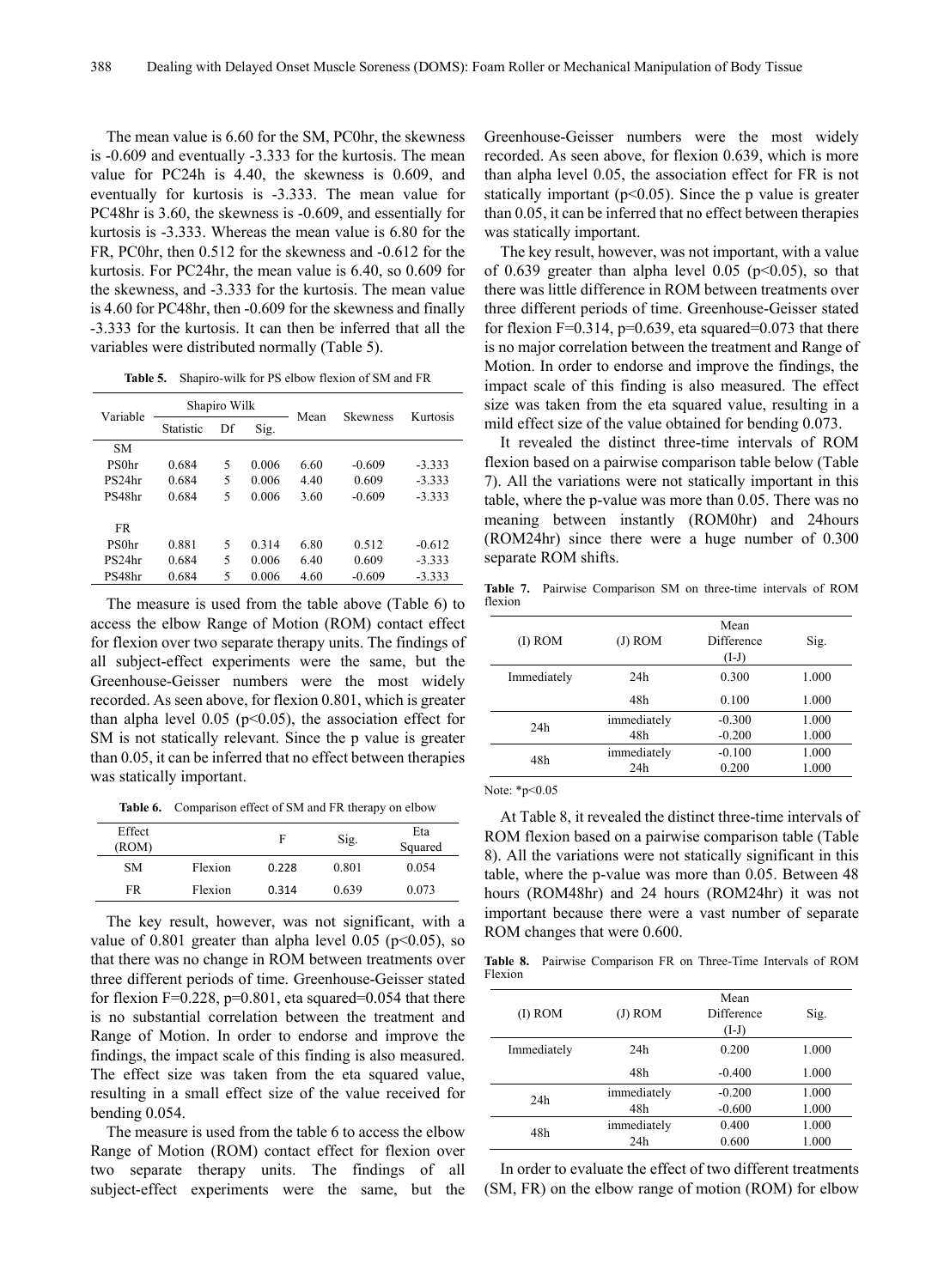flexion among recreational gym users, a single-way Manova subject analysis of multivariate tests was conducted. The significance value for the flexion is 0.890 from the above data (Table 9), which means that the value is not significant above the alpha stage of 0.05. The main effect comparing the two types of treatment for ROM flexion was  $F = 0.204$ , P=0.890, eta squared = 0.093, reported by Wilks' lambda.

**Table 9.** Effect of SM and FR on ROM

| Effect     |         | Value | F     | Sig.  | Eta<br>Squared |
|------------|---------|-------|-------|-------|----------------|
| <b>ROM</b> | Flexion | 0.907 | 0.204 | 0.890 | 0.093          |

Note: \*p<0.05

The measure is used from the table below (Table 10) to access the elbow PS contact effect for flexion over two separate therapy units. The findings of all subject-effect experiments were the same, but the Greenhouse-Geisser numbers were the most widely recorded. As seen above, for flexion 0.000, which is smaller than alpha level 0.05, the association effect for SM is statically important  $(p<0.05)$ . Although the p value is less than 0.05, it can be inferred that the results between therapies were statically significant.

**Table 10.** Comparison effect of SM and FR therapy on PS

| Effect<br>(PS) |         | F      | Sig.  | Eta<br>Squared |
|----------------|---------|--------|-------|----------------|
| <b>SM</b>      | Flexion | 51.714 | 0.000 | 0.928          |
| FR             | Flexion | 58.857 | 0.000 | 0.936          |

The key result, however, was positive, with a value of 0.000 lower than alpha level 0.05 ( $p<0.05$ ), meaning that it may be stated that there was a shift in PS over the three separate cycles between therapies. Both the treatment and the PS, Greenhouse-Geisser for flexion F=51.714, p=0.000, eta squared=0.928, there was a major relationship. In order to endorse and improve the findings, the impact scale of this finding is also measured. The effect size was taken from the eta squared value, so that the effect size obtained for PS flexion 0.928 is small.

**Table 11**. Pairwise Comparison SM on Three-Time Intervals of PS Flexion

| (I) PS      | (J) PS             | Mean<br>Difference<br>$(I-J)$ | Sig.           |
|-------------|--------------------|-------------------------------|----------------|
| Immediately | 24h                | 2.200                         | 0.013          |
|             | 48h                | 3.000                         | 0.002          |
| 24h         | Immediately<br>48h | $-2.200$<br>0.800             | 0.013<br>0.048 |
| 48h         | Immediately<br>24h | $-3.000$<br>$-0.800$          | 0.002<br>0.048 |

Note: \*p<0.05

It displayed the various three-time intervals of PS flexion on the basis of a pairwise comparison table (Table 11). All the variations in this table were statically important, where the p-value was less than 0.05. There was a significant time between instantly (PS0hr) and 48 hours (PS48hr) when there were a huge number of PS improvements that were 3,000.

The key result, however, was significant, with a value of 0.000 lower than alpha level 0.05 ( $p<0.05$ ), meaning that it may be stated that there was a shift in PS over the three separate cycles between therapies. For flexion F=58.857, p=0.000, eta squared=0.936, Greenhouse-Geisser registered a substantial relationship between the treatment and Range of Motion. In order to endorse and improve the findings, the impact scale of this finding is also measured. The effect size was taken from the eta squared value, so that the effect size obtained for PS flexion 0.936 is mild.

It revealed the distinct four-time intervals of PS flexion based on a pairwise comparison table below (Table 12). All the variations in this table were statically significant, where the p-value was less than 0.05. There was a wide range between instantly (PS0hr) and 48 hours (PS48hr) since there were a huge number of separate PS shifts, which was 2,000.

**Table 12.** Pairwise Comparison FR on three-time intervals of PS flexion

| (I) PS      | (J) PS             | Mean<br>Difference<br>$(I-J)$ | Sig.           |
|-------------|--------------------|-------------------------------|----------------|
| Immediately | 24h                | 0.400                         | 0.533          |
|             | 48h                | 2.000                         | 0.001          |
| 24h         | Immediately<br>48h | $-0.400$<br>1.800             | 0.533<br>0.003 |
| 48h         | Immediately<br>24h | $-2.200$<br>$-1.800$          | 0.001<br>0.003 |

Note: \*p<0.05

To determine the effect of two separate therapies (SM, FR) on the elbow PS for elbow flexion among casual gym users, a One-Way Manova topic study of multivariate tests was performed. The meaningful value for the flexion is 0.011 from the above results (Table 13), indicating that the value is significant less than the alpha amount of 0.05. The key influence comparing the two forms of treatment for PS flexion was  $F = 9.321$ ,  $P = 0.011$ , eta squared = 0.823, stated by Wilks' lambda.

**Table 13.** Effect of SM and FR on PS

| Effect |         | Value | F     | Sig.   | Eta<br>Squared |
|--------|---------|-------|-------|--------|----------------|
| PS     | Flexion | 0.177 | 9.321 | 0 01 1 | 0.823          |

## **5. Discussion, Conclusion & Recommendation**

The goal of this research is to ascertain the efficacy of two therapies, SM and FR, in order to minimize DOMS among users of recreational gyms. As a player of sports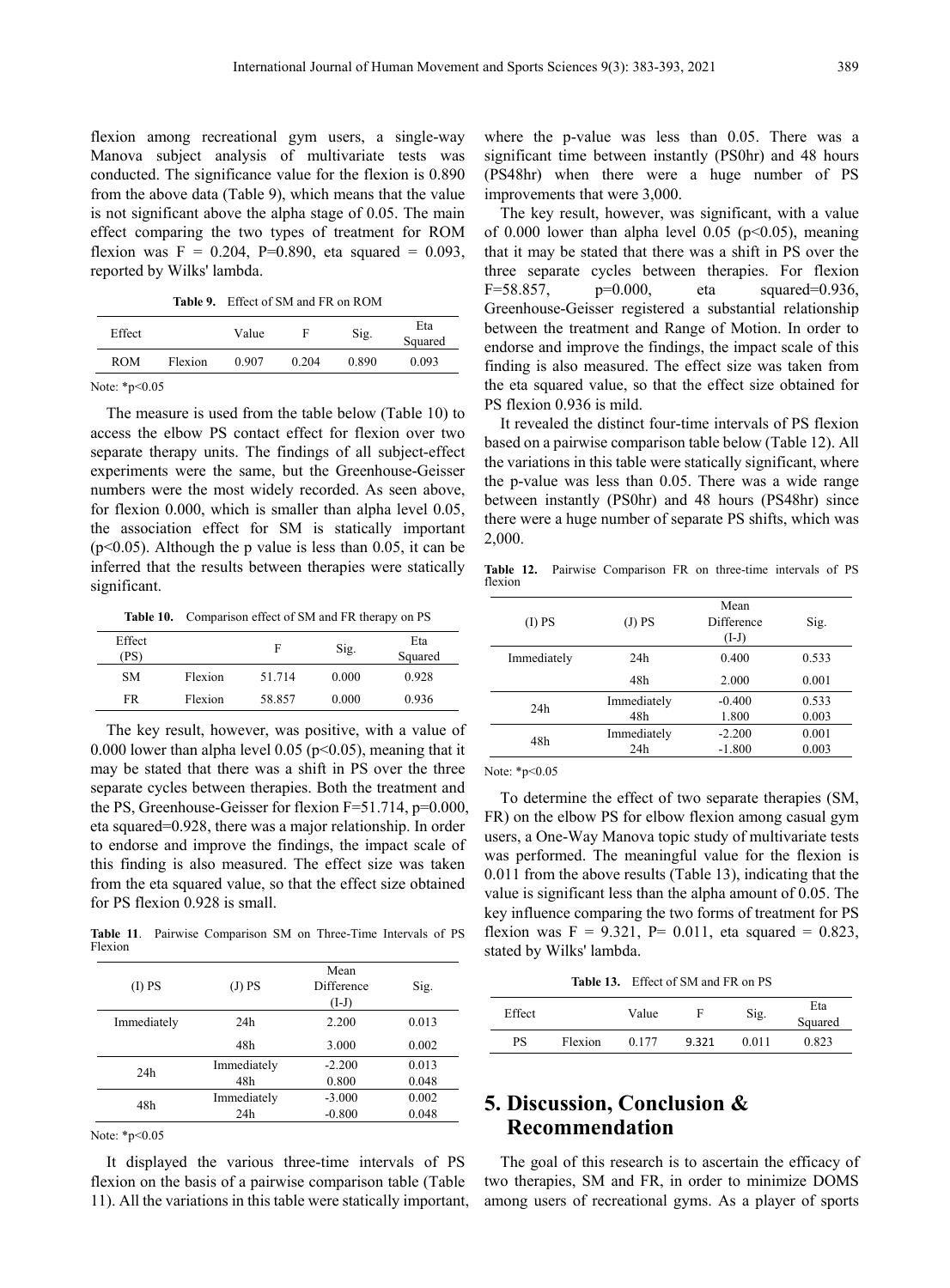science industry, knowledge regarding all of this techniques is really advisable [45]. The procedure that can be used to improve the athlete's healing process is usually SM and FR exercise. Two biomarkers in the body, ROM and PS, may be affected by these procedures. In addition, these medications minimize DOMS, which typically happens following strenuous training or repeated exercise. In this segment, there are three sections that comprise the debate, conclusion, and recommendations. The results and conclusions of the current study will be presented in the discussion section. The ultimate hypothesis for this research will be addressed in the conclusion section.

The measure is used from the table above to access the elbow Range of Motion (ROM) contact effect for flexion over two separate therapy units. The relationship effect for SM and FR is not statically significant for flexion 0.801, 0.639, which is more than alpha level 0.05 ( $p<0.05$ ), as seen above, based on the present outcome. Since the p value is greater than 0.05, it can be inferred that no effect between therapies was statically important. The key result, however, was not significant, with a value of 0.801, 0.639 greater than alpha level  $0.05$  ( $p<0.05$ ), so that there was no difference in ROM between treatments over three different periods of time. There was a report from the previous research which confirms this current study. There is, however, a lack of studies about the range of motion of casual gym users.

The consequence of this current study showed that there was no significant effect on the elbow flexion range of motion of SM and FR. This is similar to previous studies [19,41], who report that ROM has not recovered for short term and does not have any substantial effect on it. These findings, in turn, are also similar to previous studies [13,14], where both treatments show no beneficial effects on muscle function. Therefore, increasing blood flow to provide oxygen and other substances needed for the damaged tissue to regenerate is clearly not adequately effective by massage and FR. However previous study [16] found that both treatments are effective in reducing pain perception after DOMS whereas only FR application showed differences in the rectus femoris and strength.

The test is used to access the elbow PS touch impact with flexion over two different treatment units. Based on the present result, the correlation effect for SM and FR is statically relevant for bent 0.000, 0.000, which is less than alpha level  $0.05$  (p<0.05), as seen above. Because the p value is less than 0.05, it can be concluded that the effects were statically relevant between treatments. However, with a value of 0.000, 0.000 lower than alpha level 0.05, the main finding was important  $(p<0.05)$ , because there was a change in the PS between procedures over three different periods of time. A paper from prior studies has been released that supports this new analysis. However, there is a lack of research on the range of motion of regular members of the gym.

In this current research DOMS was significant [19, 41]

for the SM and FR situation for peak elbow flexing soreness where, the severity of soreness for both therapies decreased by 20 % to 40 percent. Furthermore, a review [20, 21], found that both therapies improve blood and lymph supply, increasing the reduction of pain substrates that tend to collect in the damaged region where edema is decreased. In addition, study results [2] found that all therapies showed that the pressure-pain tolerance was lowered by DOMS. 24 and 48 hours after exercise, a significant drop in the pressure pain tolerance occurred. Reduced edema, increased blood lactate elimination, and better tissue healing are the most common pathways attributed to the rise in muscle blood supply [22, 2].

Based on the present outcome, it was found that both treatments could not change the ROM over the three-fold duration in which the significant value was 0.890, hence more than the alpha standard of 0.05. This outcome revealed that there was no significant correlation between the medication and the range of motion. In addition, Wilks' lambda reported that the main effect of comparing the two types of treatment for ROM flexion was  $F = 0.204$ ,  $P=0.890$ , eta squared = 0.093 and revealed that there was no distinct effect in the range of motion for both therapies.

It has been shown in the current study that there is no significant interaction between the treatment and the range of motion. This is similar to the previous studies [28,15], where SM reduced the range of motion following muscle damage and for the next 4 days, ROM did not recover. In comparison, found that for the massaged leg, SM lowered DOMS by 50 percent compared to 20 percent for the control leg and expanded the hip range of motion for the massaged leg by approximately 4.2 percent compared to the unmassaged leg [29]. This experiment shows the low influence of self-myofascial release on restoring the initial value of results, but after high-intensity interval training, it may be useful for reducing DOMS.

FR, however, also showed decreased motion range supported by previous researcher [2], where FR losses the recovery of muscle function and swelling of the muscle. Furthermore, the increase in blood flow by rolling foam to deliver oxygen for the regeneration of damaged tissue is apparently not sufficiently effective for both treatments.

In recent findings, both therapies showed a decrease in perceived muscle soreness, which is the level of PS that showed the amount to be 0.011, lower than the alpha value. This value indicated that a significant interaction existed between the treatments and the level of pain. Wilks' lambda, however, reported that the main effect of comparing the two types of PS flexion treatment was  $F =$ 9.321,  $P = 0.011$ , eta squared = 0.823 and revealed that both therapies have different effects in the range of motion.

Based on current findings, it showed that the outcome was comparable with previous research, which is the reduction of perceived muscle soreness by SM. Previous researchers [23, 5], endorsed this finding that SM therapy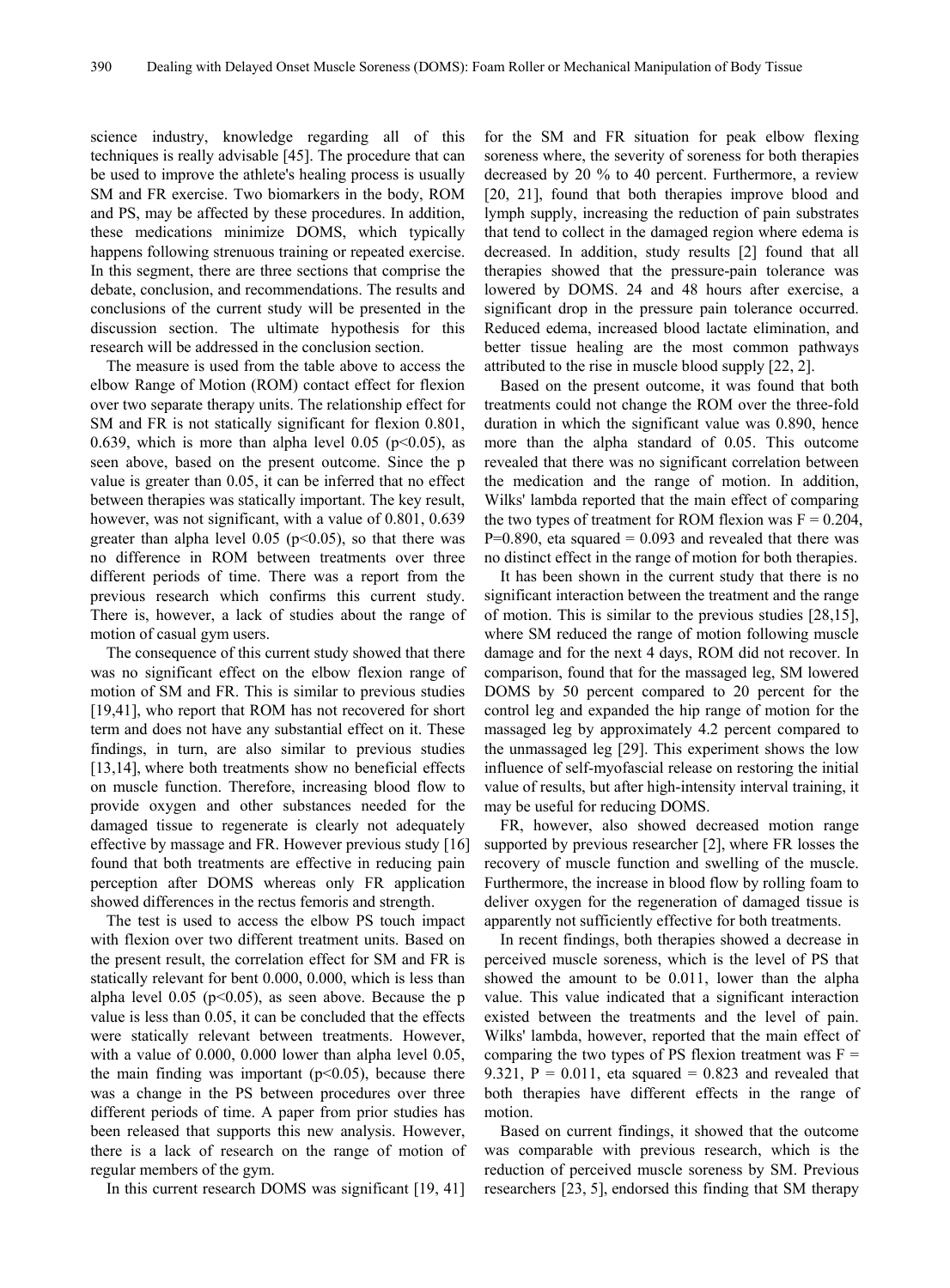significantly resulted in DOMS improvement. Furthermore, there are some suggestions [42,43] that changes in blood and lymph flow improve the elimination of pain substrates that tend to collect in the wounded region where the edema has been decreased. The FR treatment, however, has been effective in reducing the magnitude of DOMS. Reduced edema, increased blood lactate elimination, and better tissue healing are the most common pathways attributed to the rise in muscle blood supply ([4, 16].

Study compared SM and FR on DOMS finds out no major main impact on range of motion for either therapy. Significant main effect for both PS therapies. Both therapies can be used to reduce DOMS, according to the study. The range of motion for elbow flexion is the same for both therapies. Null hypothesis for the impact of SM and FR on the range of motion was not rejected. Null hypothesis was also not rejected for the differing effect on the PS for both therapies. The researcher obtained a lot of feedback, expertise and experience as well as the investigative evidence.

The researcher has come up with a couple of recommendations:

- a) This research was restricted to the male population of recreational gym users aged 18-25. Future studies can extend to female communities
- b) More on the right form of massage will be learned in future studies and there were several recommendations about the styles of massage.
- c) More scientific research on the effects of SM and FR on DOMS.

### **Acknowledgements**

Authors are grateful to Universiti Malaysia Sabah that this study is supported by the university internal allocation and research grant.

## **REFERENCES**

- [1] Moran, R. N., Hauth, J. M., & Rabena, R. (2018). The effect of massage on acceleration and sprint performance in track & field athletes. *Complementary therapies in clinical practice*, *30*, 1-5.
- [2] Wilke, J., Müller, A. L., Giesche, F., Power, G., Ahmedi, H., & Behm, D. G. (2020). Acute Effects of Foam Rolling on Range of Motion in Healthy Adults: A Systematic Review with Multilevel Meta-analysis. Sports medicine (Auckland, N.Z.), 50(2), 387–402. https://doi.org/10.1007/s40279-019- 01205-7
- [3] Wiewelhove, T., Döweling, A., Schneider, C., Hottenrott, L., Meyer, T., Kellmann, M., ... & Ferrauti, A. (2019). A meta-analysis of the effects of foam rolling on performance and recovery. *Frontiers in physiology*, *10*, 376.
- [4] Adamczyk, J. G., Gryko, K., & Boguszewski, D. (2020). Does the type of foam roller influence the recovery rate, thermal response and DOMS prevention? *PloS one*, *15*(6), e0235195.
- [5] Dupuy, O., Douzi, W., Theurot, D., Bosquet, L., & Dugué, B. (2018). An evidence-based approach for choosing post-exercise recovery techniques to reduce markers of muscle damage, soreness, fatigue, and inflammation: a systematic review with meta-analysis. *Frontiers in Physiology*, *9*, 403.
- [6] Kayacan, Y., Kaya, Y. and Makaracı, Y., 2017. Excretion of creatinine, uric acid and microproteins by general body massage applied after exercise. *European Journal of Physical Education and Sport Science*.
- [7] Nadal-Nicolás, Y., Rubio-Arias, J. Á., Martínez-Olcina, M., Reche-García, C., Hernández-García, M., & Martínez-Rodrí guez, A. (2020). Effects of Manual Therapy on Fatigue, Pain, and Psychological Aspects in Women with Fibromyalgia. *International Journal of Environmental Research and Public Health*, *17*(12), 4611.
- [8] Henning, Carley J. "The acute effect of foam rolling on range of motion, flexibility, agility, and vertical jump height." PhD diss., 2019.
- [9] Sandrey, M. A., Lancellotti, C., & Hester, C. (2020). The Effect of Foam Rolling Versus IASTM on Knee Range of Motion, Fascial Displacement, and Patient Satisfaction. *Journal of Sport Rehabilitation*, *1*(aop), 1-8.
- [10]Brandner, Christopher R., and Stuart A. Warmington. "Delayed onset muscle soreness and perceived exertion after blood flow restriction exercise." *The Journal of Strength & Conditioning Research* 31, no. 11 (2017): 3101-3108.
- [11]Massidda, M., Miyamoto, N., Beckley, S., Kikuchi, N., & Fuku, N. (2019). Genetics of flexibility. In *Sports, Exercise, and Nutritional Genomics* (pp. 273-293). Academic Press.
- [12]Rahman, Md Hamidur, and Muhammad Shahidul Islam. "Stretching And Flexibility: A Range Of Motion For Games And Sports." *European Journal of Physical Education and Sport Science* 6, no. 8 (2020).
- [13] Davis, H. L., Alabed, S., & Chico, T. J. A. (2020). Effect of sports massage on performance and recovery: a systematic review and meta-analysis. *BMJ Open Sport & Exercise Medicine*, *6*(1), e000614.
- [14] Kyranoudis, A., Arsenis, S., Ispyrlidis, I., Chatzinikolaou, A., Gourgoulis, V., Kyranoudis, E., & Metaxas, T. (2019). The acute effects of combined foam rolling and static stretching program on hip flexion and jumping ability in soccer players. *Journal of Physical Education and Sport*, *19*(2), 1164-1172
- [15]Macgregor, L.J., Fairweather, M.M., Bennett, R.M. *et al.* The Effect of Foam Rolling for Three Consecutive Days on Muscular Efficiency and Range of Motion. *Sports Med - Open* **4,** 26 (2018). https://doi.org/10.1186/s40798-018-014 1-4
- [16]Romero-Moraleda, B., La Touche, R., Lerma-Lara, S., Ferrer-Peña, R., Paredes, V., Peinado, A. B., & Muñoz-García, D. (2017). Neurodynamic mobilization and foam rolling improved delayed-onset muscle soreness in a healthy adult population: a randomized controlled clinical trial. *PeerJ*, *5*, e3908.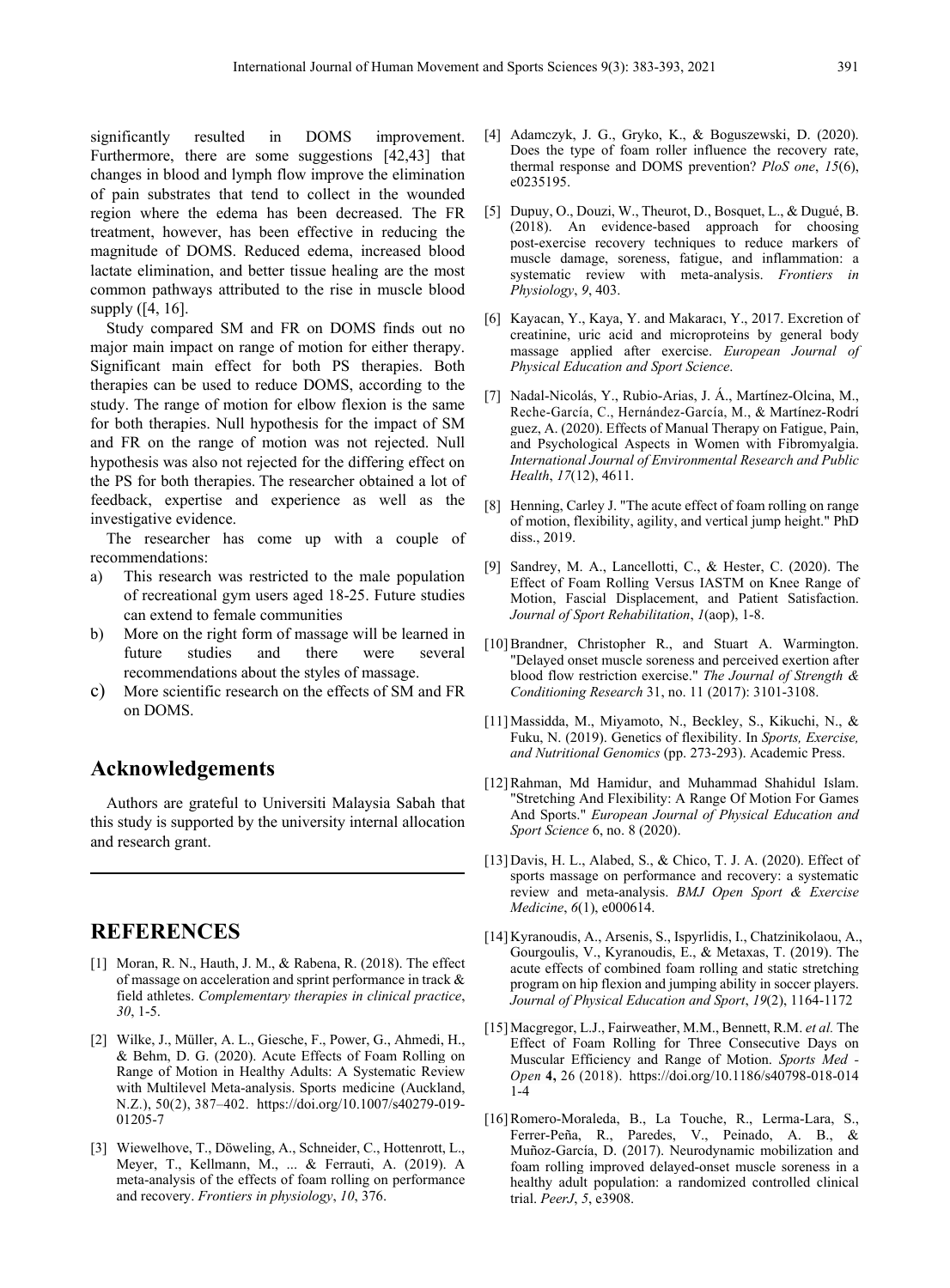- [17] Kalinsky, E. B., Chernyaev, A. V., Slinyakov, L. Y., Lychagin, A. V., & Kalinsky, B. M. (2018). Clinical and radiographic characteristics of patients with cervicalgia after previous injury to the pectoral girdle. *Bulletin of Russian State Medical University*, (2).
- [18]Matejka, J., Glueck, M., Grossman, T., & Fitzmaurice, G. (2016, May). The effect of visual appearance on the performance of continuous sliders and visual analogue scales. In *Proceedings of the 2016 CHI Conference on Human Factors in Computing Systems* (pp. 5421-5432).
- [19] Poppendieck, W., Wegmann, M., Ferrauti, A., Kellmann, M., Pfeiffer, M., & Meyer, T. (2016). Massage and performance recovery: a meta-analytical review. *Sports medicine*, *46*(2), 183-204.
- [20]Tiidus, P. M., & Shoemaker, J. K. (1995). Effleurage massage, muscle blood flow and long-term post-exercise strength recovery. *International journal of sports medicine*, *16*(07), 478-483.
- [21] Draper, S. N., Kullman, E. L., Sparks, K. E., Little, K., & Thoman, J. (2020). Effects of Intermittent Pneumatic Compression on Delayed Onset Muscle Soreness (DOMS) in Long Distance Runners. *International Journal of Exercise Science*, *13*(2), 75.
- [22] Yanaoka, T., Yoshimura, A., Iwata, R., Fukuchi, M., & Hirose, N. (2020). The effect of foam rollers of varying densities on range of motion recovery. *Journal of Bodywork and Movement Therapies*.
- [23]Bender, P. U., da Luz, C. M., Feldkircher, J. M., & Nunes, G. S. (2019). Massage therapy slightly decreased pain intensity after habitual running, but had no effect on fatigue, mood or physical performance: a randomised trial. *Journal of physiotherapy*, *65*(2), 75-80.
- [24] Hartono, S., Widodo, A., Wismanadi, H., & Hikmatyar, G. (2019). The effects of roller massage, massage, and ice bath on lactate removal and delayed onset muscle soreness. *Sport Mont*, *17*(2), 111-114.
- [25] Yoon, W. Y., Lee, K., & Kim, J. (2020). Curcumin supplementation and delayed onset muscle soreness (DOMS): effects, mechanisms, and practical considerations. *Physical Activity and Nutrition*, *24*(3), 39-43.
- [26] Holub, C., & Smith, J. D. (2017). Effect of Swedish massage on DOMS after strenuous exercise. *International Journal of Exercise Science*, *10*(2), 258-265.
- [27]Capobianco, R. A., Mazzo, M. M., & Enoka, R. M. (2019). Self-massage prior to stretching improves flexibility in young and middle-aged adults. *Journal of sports sciences*, *37*(13), 1543-1550.
- [28] Yoshimura, A., Schleip, R., & Hirose, N. (2020). Effects of Self-Massage Using a Foam Roller on Ankle Range of Motion and Gastrocnemius Fascicle Length and Muscle Hardness: A Pilot Study. *Journal of Sport Rehabilitation*, *1*(aop), 1-8.
- [29]Laffaye, G., Torrinha Da Silva, D., & Delafontaine, A. (2019). Self-myofascial release effect with foam rolling on recovery after high-intensity interval training. *Frontiers in Physiology*, *10*, 1287.
- [30]Madoni, S. N., Costa, P. B., Coburn, J. W., & Galpin, A. J. (2018). Effects of foam rolling on range of motion, peak torque, muscle activation, and the hamstrings-to-quadriceps strength ratios. *The Journal of Strength & Conditioning Research*, *32*(7), 1821-1830.
- [31]Zainuddin, Z., Newton, M., Sacco, P., & Nosaka, K. (2005). Effects of massage on delayed-onset muscle soreness, swelling, and recovery of muscle function. *Journal of athletic training*, *40*(3), 174.
- [32]Bompa, T. O., & Buzzichelli, C. (2018). *Periodization-: theory and methodology of training*. Human kinetics.
- [33] Armstrong, A. D., MacDermid, J. C., Chinchalkar, S., Stevens, R. S., & King, G. J. (1998). Reliability of range-of-motion measurement in the elbow and forearm. *Journal of shoulder and elbow surgery*, *7*(6), 573-580.
- [34]Reissner, L., Fischer, G., List, R., Taylor, W. R., Giovanoli, P., & Calcagni, M. (2019). Minimal detectable difference of the finger and wrist range of motion: comparison of goniometry and 3D motion analysis. *Journal of orthopaedic surgery and research*, *14*(1), 173.
- [35] Fleck, S. J., & Kraemer, W. J. (2017). *Fundamentos do treinamento de força muscular*. Artmed Editora.
- [36] Van Den Tillaar, R., & Ball, N. (2020). Push-Ups are Able to Predict the Bench Press 1-RM and Constitute an Alternative for Measuring Maximum Upper Body Strength Based on Load-Velocity Relationships. *Journal of Human Kinetics*, *73*(1), 7-18.
- [37]Moneghetti, K. J., Hock, J., Kaminsky, L., Arena, R., Lui, G. K., Haddad, F., ... & Christle, J. W. (2018). Applying current normative data to prognosis in heart failure: The Fitness Registry and the Importance of Exercise National Database (FRIEND). *International Journal of Cardiology*, *263*, 75-79.
- [38] García-Ramos, A., Suzovic, D., & Pérez-Castilla, A. (2019). The load-velocity profiles of three upper-body pushing exercises in men and women. *Sports Biomechanics*, 1-13.
- [39]Banyard, H. G., Nosaka, K., & Haff, G. G. (2017).
- [40] Soe, S. P., P. Martin, M. Jones, M. Robinson, and Peter Theobald. "Feasibility of optimising bicycle helmet design safety through the use of additive manufactured TPE cellular structures." *The International Journal of Advanced Manufacturing Technology* 79, no. 9-12 (2015): 1975-1982.
- [41] Kargarfard, M., Lam, E. T., Shariat, A., Shaw, I., Shaw, B. S., & Tamrin, S. B. (2016). Efficacy of massage on muscle soreness, perceived recovery, physiological restoration and physical performance in male bodybuilders. *Journal of sports sciences*, *34*(10), 959-965.
- [42]White, G. E., West, S. L., Caterini, J. E., Battista, A. P. D., Rhind, S. G., & Wells, G. D. (2020). Massage Therapy Modulates Inflammatory Mediators Following Sprint Exercise in Healthy Male Athletes. *Journal of Functional Morphology and Kinesiology*, *5*(1), 9.
- [43] Hunt, E. R., Confides, A. L., Abshire, S. M., Dupont -Versteegden, E. E., & Butterfield, T. A. (2019). Massage increases satellite cell number independent of the age – associated alterations in sarcolemma permeability. *Physiological reports*, *7*(17), e14200.